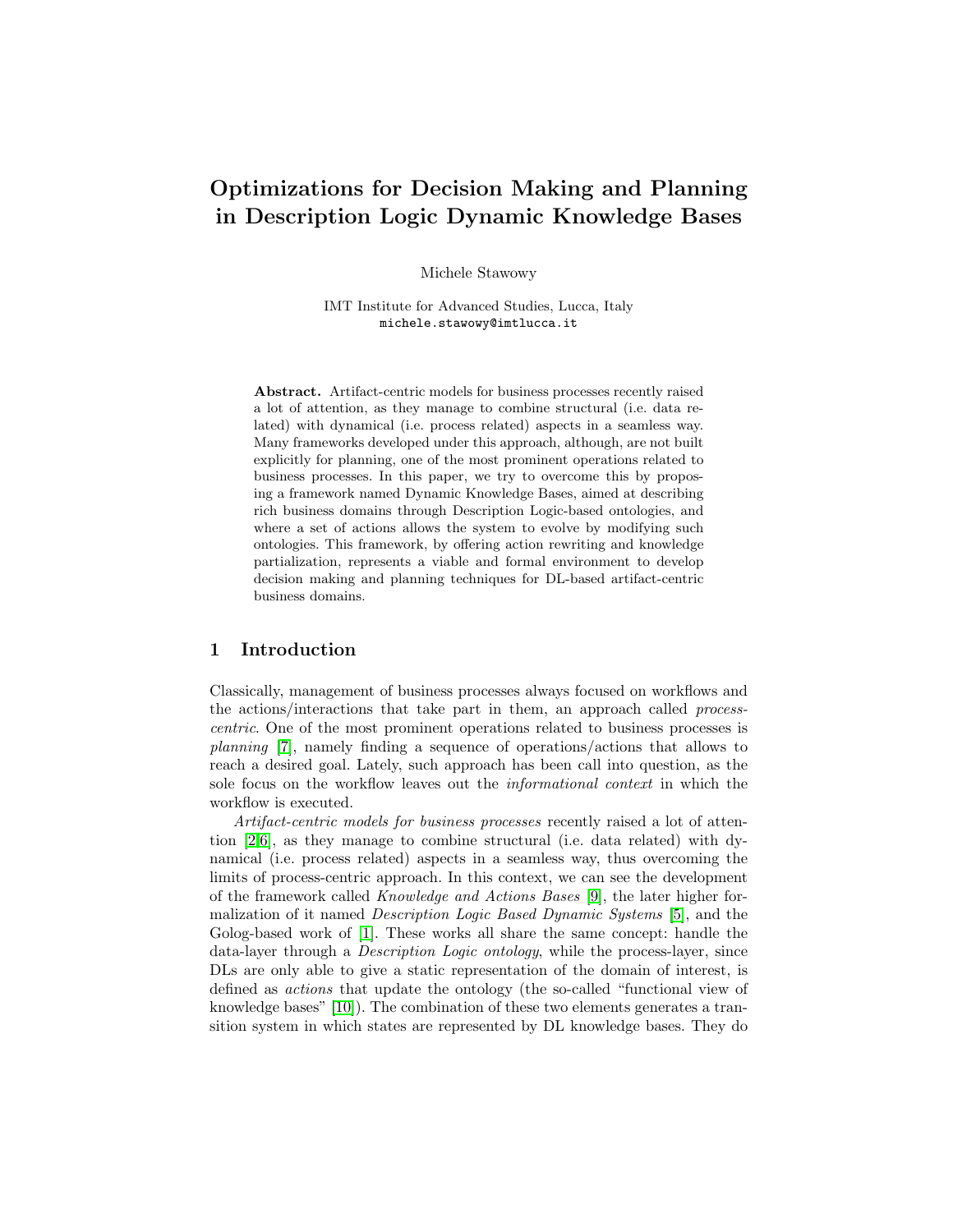also share a similar objective: verification of temporal formulas over the aforementioned transition system. Since finding a path that lead to a goal state can be expressed as a reachability temporal formula, these environments can be used for planning purposes, but they are not explicitly meant for this task. From their definition, we are limited to explore the state-space in a forward manner (we could end up having to explore the full state-space) and only by using the full body of the available knowledge, which is not ideal for developing different ways to search the state-space, as well as under a performance point of view.

In this paper we propose an artifact-centric framework, called Dynamic Knowledge Bases, aimed at describing data-rich business domains and be a more versatile environment for planning and decision-making: the data-layer is taken care of by a DL knowledge base, while a set of actions allows the system to evolve by adding/removing assertions, as well as introducing new instances to the system. To reach our goals, and overcome the afore-mentioned limitations, our framework relies on few optimizations. First of all, although our framework is based on Description Logic, it is desirable to skip completely the use of the TBox: this would allow us to avoid executing reasoning tasks and only work with facts from the ABox, simplifying especially the transition-building process. We fulfil this aspect with action rewriting, which rewrites actions and introduces a blocking query: such query (which is fixed for each action) tells if, given a state, we can perform the given action and built the ending state of the transition, or if the action will lead us to an inconsistent state w.r.t. the TBox. These operations are done without calculating the ending state, and without the need of the TBox (while keeping the consistency w.r.t. it).

Secondly, while the totality of the available knowledge is necessary to asses the consistency of the overall system, it bounds us to work with details that might not be of interests immediately. In decision making [\[8\]](#page-11-7), "an heuristic is a strategy that ignores part of the information, with the goal of making decisions more quickly, frugally, and/or accurately than more complex methods". Being able to work with partial information is vital when we deal with systems described by complex ontologies and are composed of millions (if not more) instances. To allow our framework to be used for such strategies we introduce partialization, so that users can focus on a chosen subset of knowledge (partial knowledge); it allows to build a transition system which starts from a subset of the original ABox (the facts that describe the complete system), and, for each transition, choose which knowledge to transfer to the next state. Lastly, we demonstrate how, given a path found over the partial knowledge transition system, we can calculate a global blocking query, which tells if such path can be performed in the original transition system with no modifications.

The resulting framework constitutes a sound base on top of which researchers can develop new planning techniques useful for all those situations in which is necessary to manipulate both actions and data together (e.g. the decision making process in agents, composition of web services, etc.).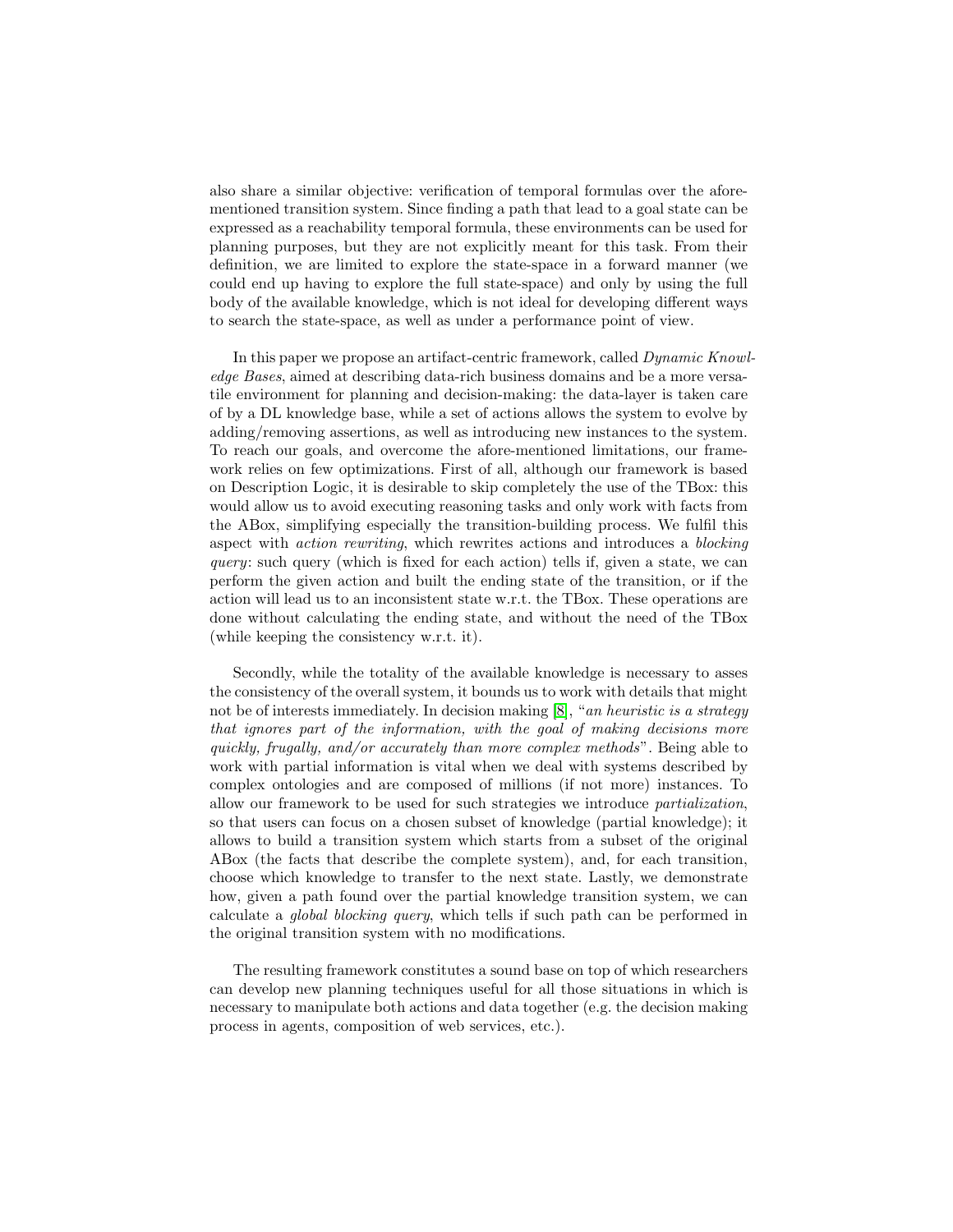### 2 Dynamic Knowledge Bases

Dynamic Knowledge Bases (DKBs) are, briefly, a variation of Knowledge and Action Bases (KABs) [\[9\]](#page-11-3), namely dynamic systems (more precisely labelled transition systems) in which states are constituted by DL knowledge bases (KBs), and a set of actions that makes the system evolve by modifying those KBs.

**Definition 1.** A DKB is a tuple  $\mathcal{D} = (T, A_0, \Gamma)$ , where  $(T, A_0)$  is a DL-Lite<sub>A</sub> KB, while  $\Gamma$  is a finite set of actions.

We adopt a restricted version of  $DL\text{-}Lite_A$  knowledge bases [\[4\]](#page-11-8), which does not use attributes (available in full  $DL\text{-}Lite_A$  KBs).  $DL\text{-}Lite_A$  employs the Unique Name Assumption, thus equality assertions are not allowed. We adopt  $DL\text{-}Lie_{\mathcal{A}}$  as it is, like other DL-Lite dialects, quite expressive while maintaining decidability, good complexity results, and enjoys the FOL-rewritability property. In the followings, the set  $ADOM(A)$  identifies the individual constants in the ABox A, which are defined over a countably infinite (object) universe  $\Delta$ of individuals (it follows that  $A$ DOM $(A) \subseteq \Delta$ ).  $A_T$  denotes the set of all possible consistent ABoxes w.r.t.  $T$  that can be constructed using atomic concept and atomic role names in T, and individuals in  $\Delta$ . The adopted semantic is the standard one based on first-order interpretations and on the notion of model: a TBox is satisfiable if admits at least one model, an ABox A is consistent w.r.t. a TBox T if  $(T, A)$  is satisfiable, and  $(T, A)$  logically implies an ABox assertion  $\alpha$  (denoted  $(T, A) \models \alpha$ ) if every model of  $(T, A)$  is also a model of  $\alpha$ .

We define an *action* as:

#### a:  $q, N \rightsquigarrow E$

where a is the *action name*, q is a query called *action quard*,  $N$  is a set of variables which are used in an *instance creation function*, and E are the *action effects*. The guard q is a standard *conjunctive query* (CQ) of the type  $q = \exists \vec{y}$ .*conj*( $\vec{x}$ ,  $\vec{y}$ ), where  $conj(\vec{x}, \vec{y})$  is a conjunction of atoms using free variables  $\vec{x}$  and existentially quantified variables  $\vec{y}$ , no individuals. Atoms of q uses concepts and roles found in T. Vars(q) represents the variables in q (i.e.,  $\overrightarrow{x} \cup \overrightarrow{y}$ ), while  $Vars(q)_{\overrightarrow{x}}$ (resp.,  $Vars(q)_{\exists}$ ) only the set  $\overrightarrow{x}$  (resp.,  $\overrightarrow{y}$ ).

The set N contains variables which do not appear in q (i.e.,  $Vars(q) \cap N = \emptyset$ ), and which are fed to an assignment function m when the action is executed. The set  $E$  is a set of atomic effects (i.e., atomic non-grounded ABox assertions) which is divided in two subsets: the set  $E^-$  of negative effects, and the set  $E^+$  of positive effects. All atoms of  $E^-$  must use variables that are in  $Vars(q)_{\mathbb{Z}}$ , while the atoms of  $E^+$  uses variables from the set  $Vars(q)_{\not\exists} \cup N$ . All variables are defined over a countably infinite (object) universe V of variables.

**Definition 2.** The transition system  $\Upsilon_{\mathcal{D}}$  is defined as a tuple  $(\Delta, T, \Sigma, A_0, \Rightarrow)$ , where: (i)  $\Delta$  is the universe of individual constants; (ii) T is a TBox; (iii)  $\Sigma$  is a set of states, namely ABoxes from the set  $\mathcal{A}_T$  ( $\Sigma \subseteq \mathcal{A}_T$ ); (iv)  $A_0$  is the initial state;  $(v) \Rightarrow \subseteq \Sigma \times \mathcal{L} \times \Sigma$  is a labelled transition relation between states, where  $\mathcal{L} = \Gamma \times \Theta$  is the set of labels containing an action instantiation a $\vartheta$ , where a is an action from  $\Gamma$  and  $\vartheta$  a variable assignment in  $\Theta$  from  $V$  to  $\Delta$ .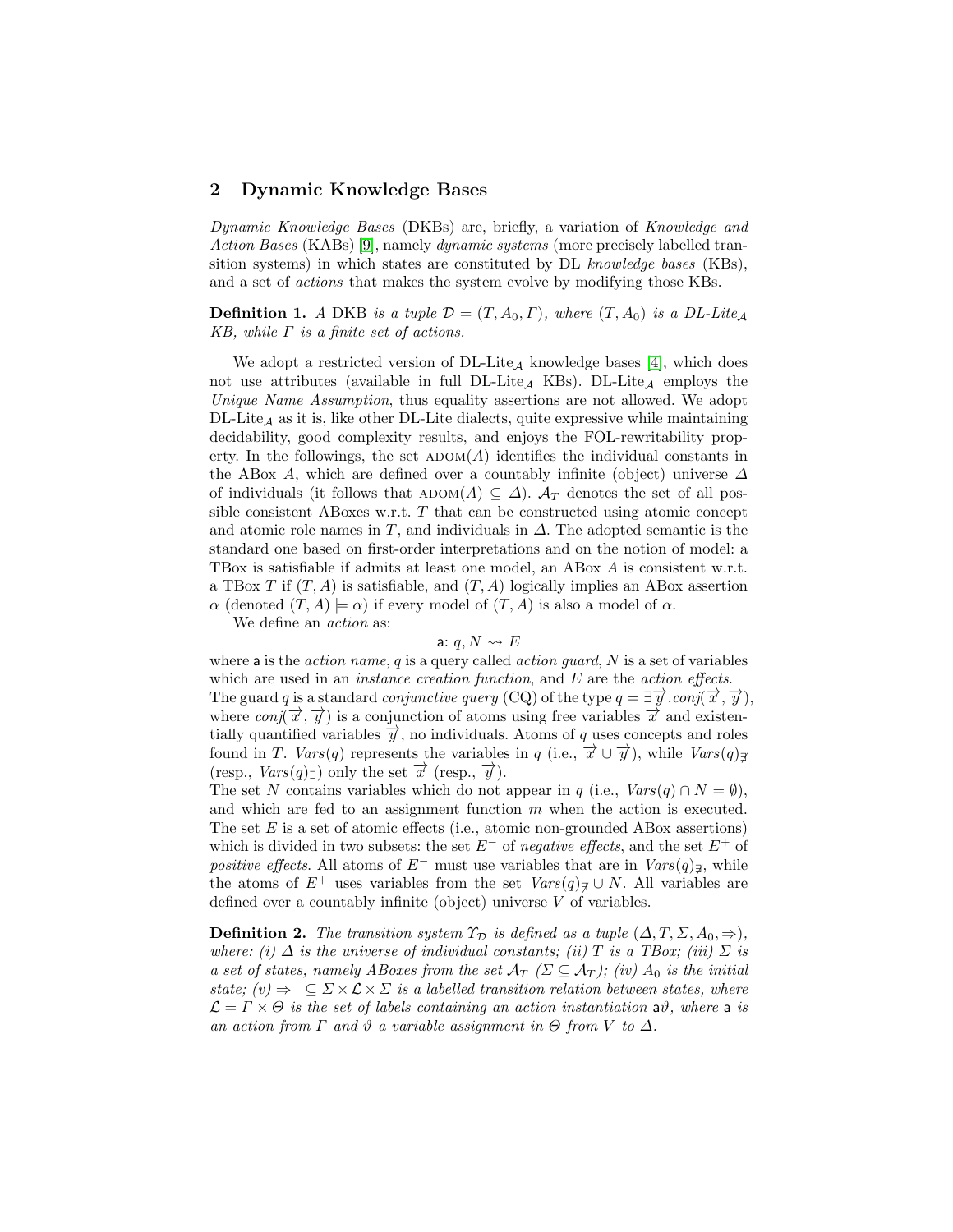The transition system  $\Upsilon_{\mathcal{D}}$  represent the dynamics of a DKB D. Given a state A and selected an action a, the informal semantic of a transition is:

- 1. extract the certain answers  $ANS(q, T, A)$  of the guard q from the state A;
- 2. pick *randomly* one tuple from  $ANS(q, T, A)$  and use it to initiate the variable assignment  $\vartheta_a$  for the variables  $Vars(a)$  (at this point we covered only the free variables in  $Vars(q)_{\mathcal{I}});$
- 3. choose an assignment for the variables in N and use it to extend  $\vartheta_a$ . We define an assignment function  $m(N, A) : N \to (\Delta \setminus \text{ADOM}(A))$ , which assigns to each variable of N an individual from  $\Delta$  which does not appear in A;
- 4. use  $\vartheta_a$  to instantiate the effects E and calculate  $A_{next}$  by applying the instantiated effects to A.

The sets  $\Sigma$  and  $\Rightarrow$  are thus mutually defined using induction (starting from  $A_0$ ) as the smallest sets satisfying the following property: for every  $A \in \Sigma$  and action  $a \in \Gamma$ , if exists an action instantiation  $a\vartheta_a$  s.t.

$$
A_{next} = A \setminus sub(ent(E^-, T)\vartheta_a, A) \cup E^+ \vartheta_a
$$

and  $A_{next} \in \mathcal{A}_T$ , then  $A_{next} \in \mathcal{L}$  and  $A \stackrel{l}{\Rightarrow} A_{next}$ , with  $l = \mathsf{a}\vartheta_\mathsf{a}$ .  $\mathsf{a}\vartheta_\mathsf{a}$  is called an instantiation of a.

 $ent(E^-, T)$  represents a set of atoms derived from  $E^-$ , which represents all the atoms which entail one or more single negative effects  $e^-$  in  $E^-$  w.r.t. to the TBox T. We take each single negative effect  $e^-$  and, by considering  $e^-$  as a CQ composed only by one atom, obtain an UCQ  $rew_T(e^-)$  by using the *query* reformulation algorithm [\[3,](#page-11-9) Chapter 5.2]. Since we consider a single atom at a time, the algorithm produces an UCQ composed only by CQs with a single atom  $e_{rew}^-$  in them. Each atom  $e_{rew}^-$  either contains variables found in  $e^-$  or, in case of a role term, one of the two variables can be a non-distinguished nonshared variable represented by the symbol  $\cdot$ .' (never both variables). We add each atom  $e_{rew}^-$  to the set  $ent(E^-, T)$ . Given  $ent(E^-, T)$ , we calculate the set  $sub(ent(E^-, T)\vartheta_a, A)$  in the following way. For each atom  $e_{rew}^-$  in  $ent(E^-, T)$ , we apply the variable transformation  $\vartheta_a$  to it (the symbol '.' remains untouched, as it is not linked to any variable that appears in  $\vartheta_a$ ); we then check if it exists in the ABox A an assertion  $\alpha$  such that  $e_{rew}^-\vartheta_a = \alpha$ , assuming that the symbol '.' can be evaluated equal to any individual  $( = ind, \forall ind \in \text{ADOM}(A)).$ 

For clarity, from now on we will denote the set  $sub(ent(E^-, T)\vartheta_a, A)$  with  $E_{sub(\vartheta_a)}^-$ . Notice that the set  $E_{sub(\vartheta_a)}^-$  is not uniquely determined, as it depends on the ABox on which it is applied. This behaviour is intentional, as our aim is to have the certainty that an assertion  $e^-$  marked for removal will not appear in the next state nor in the ABox  $A_{next}$ , nor as an inferable assertion  $(\langle T, A_{next} \rangle \not\models e^-);$ to reach such goal, we have to remove all possible assertions that entail  $e^-$ . The set ent( $E^-$ , T), instead, depends only on  $E^-$  and T, thus it's constant and can be calculated only one time at the beginning.

As we see from the definition of  $A_{next}$ , actions modify only ABox assertions: it follows that the TBox is fixed, while the ABox changes as the system evolves (thus an ABox  $A_i$  is sufficient to identify the state i of the system). The transition system  $\mathcal{T}_{\mathcal{D}}$  clearly can be infinite, as we have the possibility to introduce new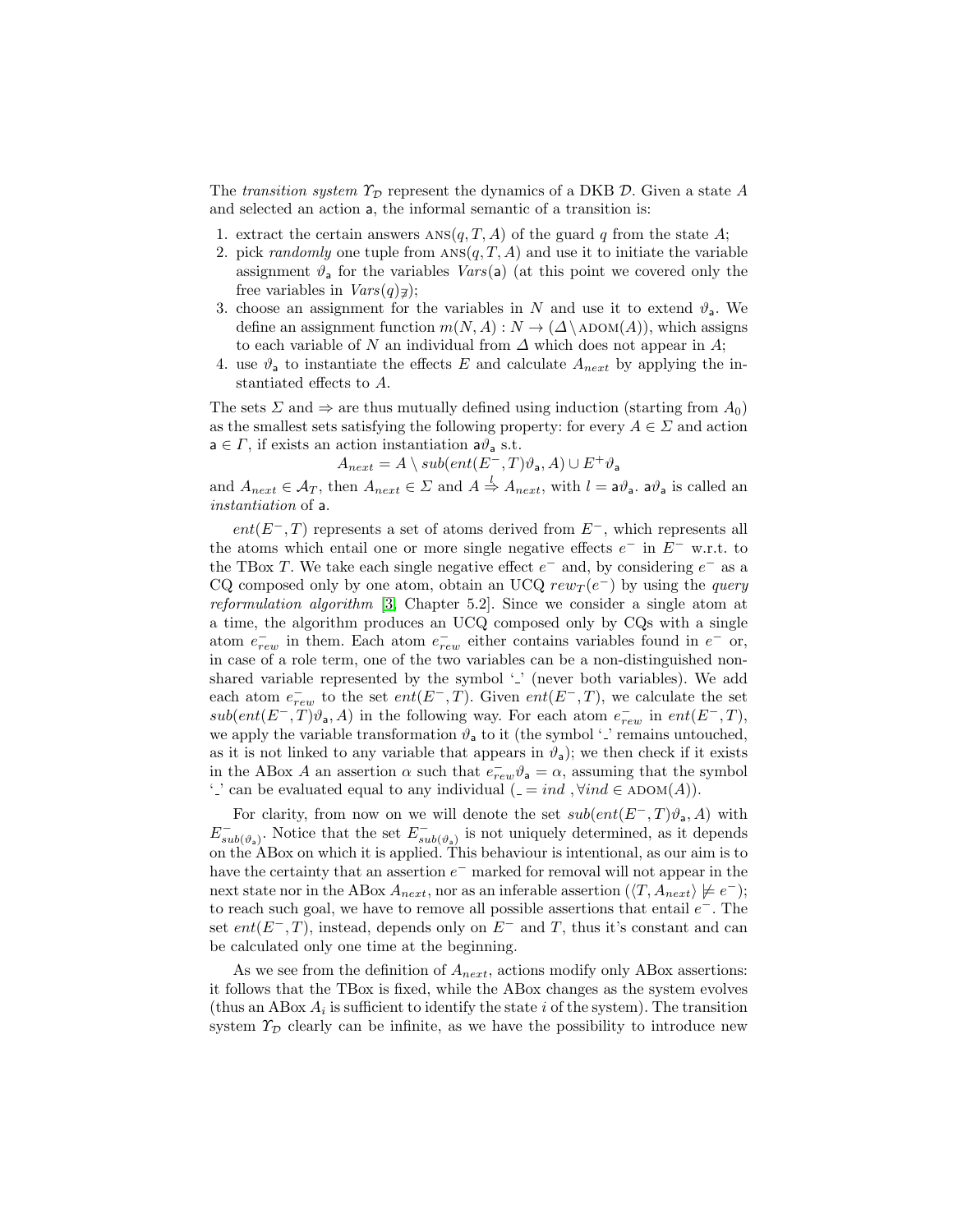constants. We call a path  $\pi$  a (possibly infinite) sequence of transitions over  $\mathcal{T}_{\mathcal{D}}$ that start from  $A_0$   $(\pi = A_0 \stackrel{a_1 \vartheta_1}{\Rightarrow} ... \stackrel{a_n \vartheta_n}{\Rightarrow} A_n).$ 

Example 1. Consider the DKB  $D$  described by the following elements and which models a simple business scenario:

- the TBox  $T = \{ \text{Employee} \sqsubseteq \neg \text{Product}, \text{Technical} \sqsubseteq \text{Employee} \};$
- the ABox  $A_0 = \{ \text{Technician}(\text{t1}), \text{Product}(\text{p1}) \};$
- the action set  $\Gamma$  composed of the following actions: create:  $\{\mathsf{Employee}(x)\}, \{y\} \rightsquigarrow \{\mathsf{Product}(y)\}^+$

fire:  ${Emplogee(x)} \leadsto {Emplogee(x)}$ -

If we consider  $A_0$  as the initial state in  $\mathcal{T}_{\mathcal{D}}$ , then a possible transition is  $A_0 \stackrel{\text{create}\vartheta}{\Rightarrow}$ A<sub>1</sub> where:  $\vartheta = \{x \mapsto t\mathbf{1}, y \mapsto \mathsf{p}2\}$  (notice that we introduce a new individual  $\mathsf{p}2$ ), and  $A_1 = \{\text{Technician}(t1), \text{Product}(p1), \text{Product}(p2)\}.$ 

We could also perform the action fire, as it exists a proper instantiation of it by using the variable assignment  $\vartheta_{\text{fire}} = \{x \mapsto t\}.$  The set  $ent(E^-, T)$  for the action fire corresponds to the set  $\{\textsf{Employee}(x),\textsf{Technical}(x)\},$  thus  $E_{sub(\vartheta_{\sf fire})}^{-}$ would be equal to  $\{Technician(t1)\}$ . Performing the action instantiation would get us to the state  $A_2$ {Product(p1)}, and it's clear that  $\langle T, A_2 \rangle \not\models \mathsf{Employee}(t1)$ . If we would simply remove the instantiated negative effects in  $E^{\dagger} \theta_{\text{fire}}$ , we wouldn't achieve the same result (as the assertion  $Technician(t1)$  would still appear in the final state), as if the action didn't have any effect at all.

## 3 Optimizations

#### 3.1 Action Rewriting

The first optimization we bring to the framework regards actions, and, more specifically, the guard  $q$ . Using the *query reformulation algorithm* [\[3,](#page-11-9) Chapter 5.2, we can transform a query q into an UCQ  $rew_T(q)$  such that ANS $(q, T, a)$  = ANS( $rew_T(q), \emptyset, A$ ). We then take every action a, calculate  $rew_T(q)$ , and, for every CQ  $q^{rew} \in rew_T(q)$ , create an action  $\mathsf{a}^{\mathsf{rew}}$ :  $q^{rew}, N \leadsto E$  (with N and E taken from a without modifications). These new actions slightly modify the transition function ⇒: the guard is now evaluated without using the TBox, and the variable assignment  $\vartheta_{\mathsf{a}^{\text{rew}}}$  must be taken from the certain answers ANS $(q^{rew}, \emptyset, A)$ , while the rest of the transition function remains the same.

The second optimization regards the ending state of the transition: in the specification of a DKB, actions could lead to inconsistent states. We introduce an additional element called *blocking query*  $B$ , a boolean UCQ used as a block test in the state  $A$  before performing the action: if  $B$  returns false, then we can perform the action and have the guarantee that the ending state  $A_{next}$  is consistent w.r.t.  $T$ . The building of  $B$  is based on the NI-closure of  $T$  (denoted  $cln(T)$  defined in [\[3\]](#page-11-9). Each positive effect  $e^+ \in E^+$  (column 1 in Table [1,](#page-6-0) we need to change the variables accordingly to the ones in  $e^+$ ) could take part in a negative inclusion assertion  $\alpha \in \text{cln}(T)$  (column 2 in Table [1\)](#page-6-0); this mean that we have to look for a possible assertion  $\beta$  (column 3 in Table [1\)](#page-6-0) which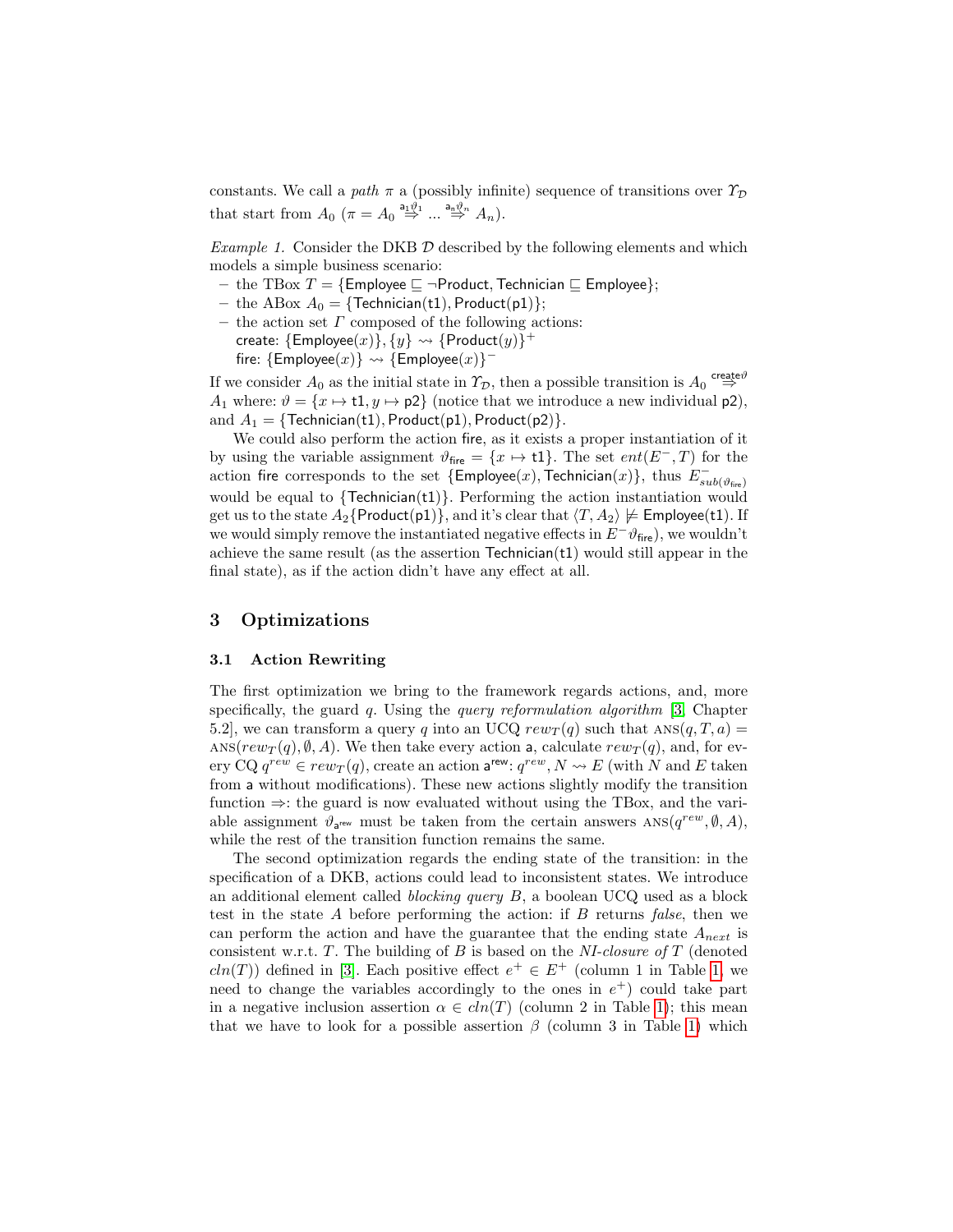could break  $\alpha$  when  $e^+$  is added (z represents a newly introduced variable, thus  $\mathbf{z} \notin \text{Vars}(q) \cup N \cup \text{Vars}(B)$ . To do so, for each possible  $\beta$  we get from  $e^+$  and  $\alpha$ , we perform the following steps (we start from  $B = \perp$ , where  $\perp$  indicates a predicate whose evaluation is false in every interpretation):

1. we check if  $\beta$  is present in the positive effects  $E^+$  by executing ANS( $\beta$ ,  $\emptyset$ ,  $E^+$ ) and retrieve all the certain answers  $\phi_{E^+}$ . For each  $\phi_{E^+}$ , it means it exist an assertion  $\beta \phi_{E^+}$  which poses a problem. Since we are dealing with variables (the effects are not instantiated yet), we have to express in B under which conditions  $\beta \phi_{E^+}$  would make  $A_{next}$  inconsistent; we do this by adding the corresponding CQ  $\beta_{E^+}$  (column 4 in Table [1\)](#page-6-0) to B by or-connecting it to the rest of the CQs.

Notice that we treat **z** as an existential variable, as it does not appear in  $e^+$ and thus we have no constrains about it.

- 2. we check if in  $E^-$  there are negative effects that could block  $\beta$  by removing it (thus eliminating the threat of an inconsistency). by executing ANS( $\beta$ ,  $\emptyset$ ,  $ent(E^-, T)$ ) and retrieve all the certain answers  $\vartheta_{E^-}$ . For each  $\vartheta_{E^-}$ , it means it exist an assertion  $\beta \phi_{E}$ - which is removed. Since we are dealing with variables (the effects are not instantiated yet), we have to express in B under which conditions  $\beta \phi_{E^-}$  can't block an inconsistency in  $A_{next}$ ; we do this by adding the corresponding UCQ  $\beta_{E^-}$  (column 5 in Table [1\)](#page-6-0) to B by or -connecting it to the rest of the CQs.
- 3. if  $E^-$  can't block any inconsistency (thus ANS $(\beta, \emptyset, ent(E^-, T)) = \emptyset$ ), then we have to express in  $B$  under which conditions there will be a inconsistency in  $A_{next}$  due to an assertion  $\beta$  in A w.r.t  $e^+$ ; we do so by adding  $\beta_A$  (column 6 in Table [1\)](#page-6-0) to  $B$  by or-connecting it to the rest of the CQs.

Note that while building the blocking query  $B$ , we could have, for the UCQs  $\beta_{E^-}$ , inequalities of the type  $x \neq 0$ , with the non-distinguished non-shared variable generated by  $ent(E^-, T)$ . Such inequalities always evaluate to *False*.

**Definition 3.** Given an action  $a \in \Gamma$ , its rewritten action  $a^{new}$  is defined as:  $a^{rew}$ :  $q^{rew}, N, B \leadsto E$ where  $q^{rew} \in rew_T(q)$ , and B is the blocking query of  $a^{rew}$ .

The union of all possible rewritten actions defines the set of actions  $\Gamma^{rew}$ .

*Example 2.* Let's consider the action create:  $\{Employee(x)\}, \{y\} \rightsquigarrow \{Product(y)\}^+.$ First we calculate  $rew_T(q)$ , which is the UCQ Employee $(x) \vee$  Technician $(x)$ . We can now calculate the blocking query  $B$ . We see that the concept term Product of the positive effect  $e^+$  = Product(y) takes part in the negative-inclusion assertion Employee  $\sqsubseteq \neg$ Product, and, by the definition of  $cln(T)$ , also in the assertion Technician  $\Box$  ¬Product: we thus have two  $\beta$  assertions, Employee(y), and **Technician**(y). By following the procedure for building B, we have no  $\beta_{E^+}$  elements (as  $\text{ANS}(\beta, \emptyset, E^+) = \emptyset$ , and no  $\beta_{E^-}$  elements (as  $\text{ANS}(\beta, \emptyset, ent(E^-, T)) =$  $\emptyset$ ). The final query is thus composed only of  $\beta_A$  elements, and is

 $B =$  Employee $(y) \vee$  Technician $(y)$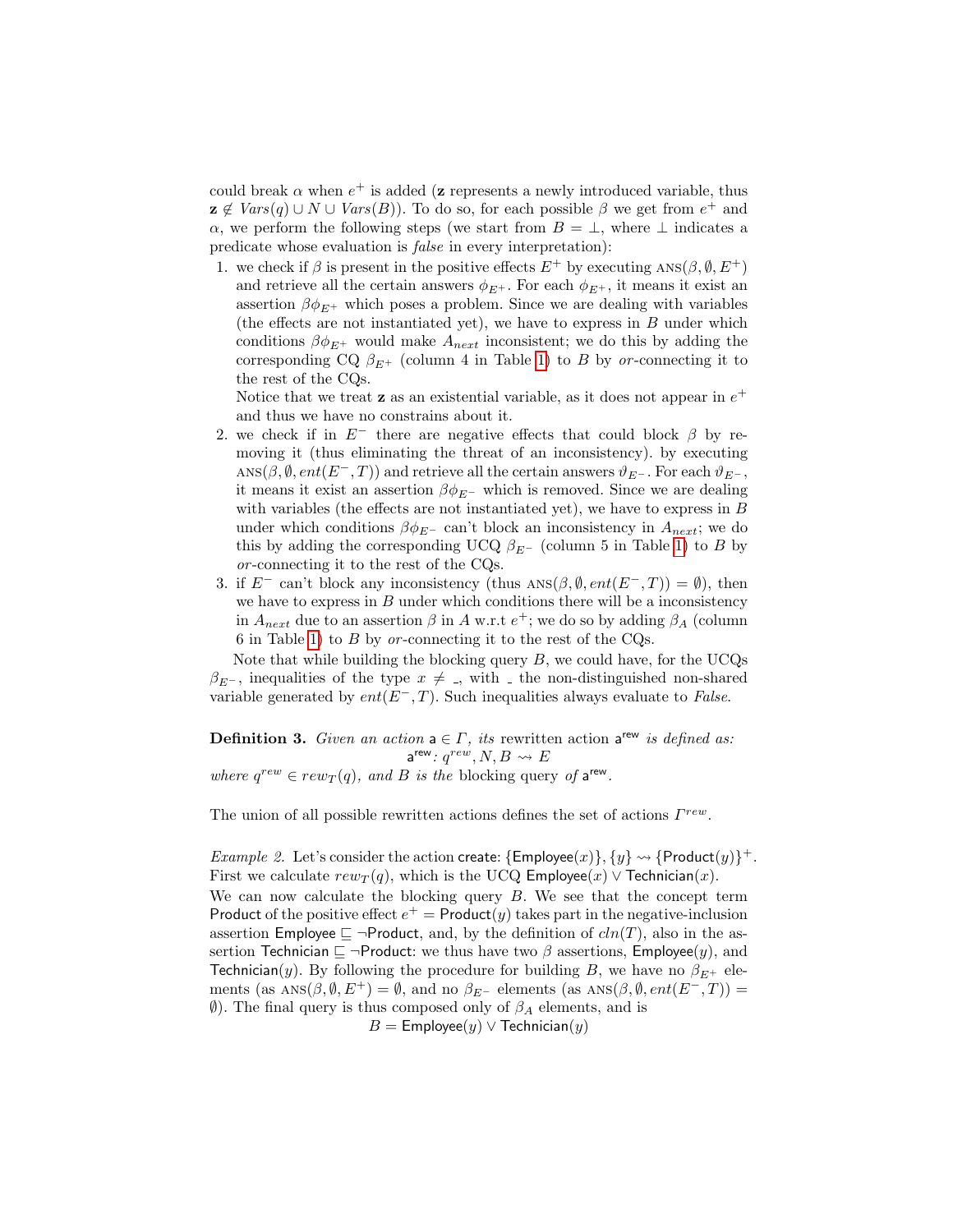<span id="page-6-0"></span>

| $\ensuremath{e^{+}}$ | $\alpha$                                                                                                           | $\beta$                                             | $\vartheta_{E^+}\to\beta_{E^+}$                                                       | $\vartheta_{E^-} \to \beta_{E^-}$                                                                                                                                                                                                                                                              | $\beta_A$                                                |
|----------------------|--------------------------------------------------------------------------------------------------------------------|-----------------------------------------------------|---------------------------------------------------------------------------------------|------------------------------------------------------------------------------------------------------------------------------------------------------------------------------------------------------------------------------------------------------------------------------------------------|----------------------------------------------------------|
| A(x)                 | $A \sqsubset \neg A_1$<br>$A_1 \sqsubseteq \neg A$                                                                 | $A_1(x)$                                            | ${x \mapsto y} \rightarrow x = y$                                                     | ${x \mapsto y} \rightarrow x \neq y \wedge A_1(x)$                                                                                                                                                                                                                                             | $A_1(x)$                                                 |
| A(x)                 | $A \sqsubseteq \neg \exists P$<br>$\exists P \sqsubseteq \neg A$                                                   | P(x, z)                                             | $\{x \mapsto y\} \rightarrow x = y$                                                   | $\{x \mapsto y_1, \mathbf{z} \mapsto y_2\} \rightarrow$<br>$\exists$ z.P $(x, z) \land x \neq y_1 \land z \neq y_2$                                                                                                                                                                            | $\exists$ z.P $(x, z)$                                   |
| A(x)                 | $A \sqsubset \neg \exists P^-$<br>$\exists P^{-} \sqsubseteq \neg A$                                               | $P(\mathbf{z},x)$                                   | ${x \mapsto y} \rightarrow x = y$                                                     | $\{x \mapsto y_1, \mathbf{z} \mapsto y_2\} \rightarrow$<br>$\exists$ z.P $(z, x) \wedge x \neq y_1 \wedge z \neq y_2$                                                                                                                                                                          | $\exists$ z.P $(z, x)$                                   |
| $P(x_1, x_2)$        | $\exists P \sqsubset \neg A$<br>$A \sqsubseteq \neg \exists P$                                                     | $A(x_1)$                                            | ${x_1 \mapsto y} \rightarrow x_1 = y$                                                 | ${x_1 \mapsto y} \rightarrow x_1 \neq y \wedge A(x_1)$                                                                                                                                                                                                                                         | $A(x_1)$                                                 |
| $P(x_1, x_2)$        | $\overline{\exists P^- \sqsubseteq \neg A}$<br>$A \sqsubseteq \neg \exists P^{-}$                                  | $A(x_2)$                                            | ${x_2 \mapsto y} \rightarrow x_2 = y$                                                 | ${x_2 \mapsto y} \rightarrow x_2 \neq y \wedge A(x_2)$                                                                                                                                                                                                                                         | $A(x_2)$                                                 |
| $P(x_1, x_2)$        | $\exists P \sqsubseteq \neg \exists P_1$<br>$\exists P_1 \sqsubseteq \neg \exists P$                               | $P_1(x_1, z)$                                       | $\{x_1 \mapsto y\} \rightarrow x_1 = y$                                               | $\{x_1 \mapsto y_1, \mathbf{z} \mapsto y_2\} \rightarrow$<br>$\exists$ z.P $(x_1, z) \wedge x_1 \neq y_1 \wedge z \neq y_2$                                                                                                                                                                    | $\exists$ z.P <sub>1</sub> $(x_1, z)$                    |
| $P(x_1, x_2)$        | $\overline{\exists P^{-} \sqsubseteq \neg \exists P_{1}^{-}}$<br>$\exists P_1^- \sqsubseteq \neg \exists P^-$      | $P_1(z, x_2)$                                       | ${x_2 \mapsto y} \rightarrow x_2 = y$                                                 | $\{x_2 \mapsto y_1, \mathbf{z} \mapsto y_2\} \rightarrow$<br>$\exists$ <b>z</b> . $P(z, x_2) \wedge x_2 \neq y_1 \wedge z \neq y_2$                                                                                                                                                            | $\exists$ z.P <sub>1</sub> (z, x <sub>2</sub> )          |
| $P(x_1, x_2)$        | $\exists P \sqsubseteq \neg \exists P_1^-$<br>$\exists P_1^- \sqsubseteq \neg \exists P$                           | $P_1(z, x_1)$                                       | ${x_1 \mapsto y} \rightarrow x_1 = y$                                                 | $\{x_1 \mapsto y_1, \mathbf{z} \mapsto y_2\} \rightarrow$<br>$\exists$ <b>z</b> . $P(z, x_1) \wedge x_1 \neq y_1 \wedge z \neq y_2$                                                                                                                                                            | $\exists$ z.P <sub>1</sub> (z, x <sub>1</sub> )          |
| $P(x_1, x_2)$        | $\overline{\exists P^- \sqsubseteq \neg \exists P_1}$<br>$\exists P_1 \sqsubseteq \neg \exists P^-$                | $P_1(x_2, z)$                                       | $\{x_2 \mapsto y\} \rightarrow x_2 = y$                                               | $\{x_2 \mapsto y_1, \mathbf{z} \mapsto y_2\} \rightarrow$<br>$\exists$ z.P $(x_2, z) \land x_2 \neq y_1 \land z \neq y_2$                                                                                                                                                                      | $\exists$ z.P <sub>1</sub> $(x_2, z)$                    |
| $P(x_1, x_2)$        | $P \sqsubseteq \neg P_1$<br>$P_1 \sqsubseteq \neg P$<br>$P^- \sqsubset \neg P_1^-$<br>$P_1^- \sqsubseteq \neg P^-$ | $P_1(x_1, x_2)$                                     | $\{x_1 \mapsto y_1, x_2 \mapsto y_2\}$<br>$\rightarrow x_1 = y_1 \wedge x_2 = y_2$    | $\{x_1 \mapsto y_1, x_2 \mapsto y_2\} \rightarrow$<br>$(x_1 \neq y_1 \wedge P(x_1, x_2)) \vee$<br>$(x_2 \neq y_2 \land P(x_1, x_2))$                                                                                                                                                           | $P_1(x_1, x_2)$                                          |
| $P(x_1, x_2)$        | $P \sqsubset \neg P_1^-$<br>$P_1^- \sqsubseteq \neg P$<br>$P^- \sqsubseteq \neg P_1$<br>$P_1 \sqsubseteq \neg P^-$ | $P_1(x_2, x_1)$                                     | $\{x_1 \mapsto y_1, x_2 \mapsto y_2\}$<br>$\rightarrow x_1 = y_1 \wedge x_2 = y_2$    | ${x_1 \mapsto y_1, x_2 \mapsto y_2} \rightarrow$<br>$(x_1 \neq y_1 \wedge P(x_2, x_1)) \vee$<br>$(x_2 \neq y_2 \land P(x_2, x_1))$                                                                                                                                                             | $P_1(x_2, x_1)$                                          |
| $P(x_1, x_2)$        | funct P                                                                                                            | $P(x_1, z)$<br>$\wedge x_2 \neq \mathbf{z}$         | $\{x_1 \mapsto y_1, x_2 \mapsto y_2\}$<br>$\rightarrow x_1 = y_1 \wedge x_2 \neq y_2$ | ${x_1 \mapsto y_1, \mathbf{z} \mapsto y_2} \rightarrow$<br>$(\exists \mathbf{z}.\mathsf{P}(x_1, \mathbf{z}) \wedge x_1 \neq y_1 \wedge \mathbf{z} \neq x_2) \vee$<br>$(\exists \mathbf{z}.\mathsf{P}(x_1, \mathbf{z}) \wedge x_1 = y_1 \wedge \mathbf{z} \neq x_2 \wedge \mathbf{z} \neq y_2)$ | $\exists$ z.P $(x_1, z)$<br>$\wedge x_2 \neq \mathbf{z}$ |
| $P(x_1, x_2)$        | funct $P^-$                                                                                                        | $P(\mathbf{z},x_2)$<br>$\wedge x_1 \neq \mathbf{z}$ | ${x_1 \mapsto y_1, x_2 \mapsto y_2}$<br>$\rightarrow x_2 = y_2 \wedge x_1 \neq y_1$   | $\{z \mapsto y_1, x_2 \mapsto y_2\} \rightarrow$<br>$(\exists \mathbf{z}.\mathsf{P}(\mathbf{z},x_2) \wedge x_2 \neq y_2 \wedge \mathbf{z} \neq x_1) \vee$<br>$(\exists \mathbf{z}.\mathsf{P}(\mathbf{z},x_2) \wedge x_2 = y_2 \wedge \mathbf{z} \neq x_1 \wedge \mathbf{z} \neq y_1)$          | $\exists$ z.P $(z, x_2)$<br>$\wedge x_1 \neq \mathbf{z}$ |

Table 1: Assertions  $\beta_{E^+}$ ,  $\beta_{E^-}$ , and  $\beta_A$  for a given positive effect  $e^+$  and assertion  $\alpha$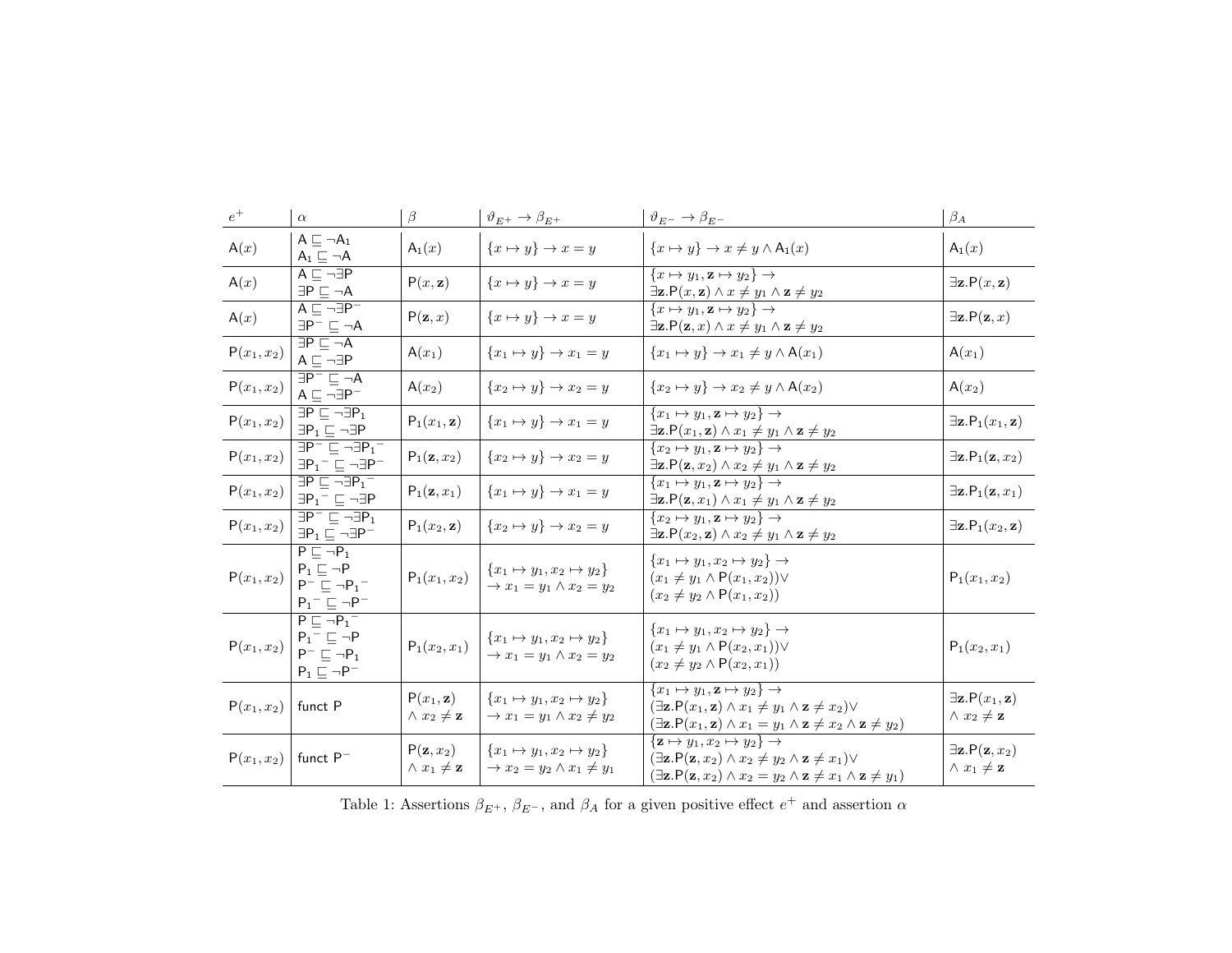We get the following two rewritten actions:

 $\mathsf{create}^\mathsf{rew}_1 \colon \{\mathsf{Employee}(x)\}, \{y\}, \{\mathsf{Employee}(y) \lor \mathsf{Technician}(y)\} \leadsto \{\mathsf{Product}(y)\}^+$  $\mathsf{create}^\mathsf{rew}_2\colon \{\mathsf{Technician}(x)\}, \{y\}, \{\mathsf{Employee}(y) \lor \mathsf{Technician}(y)\} \leadsto \{\mathsf{Product}(y)\}^+$ 

**Theorem 1.** Given a satisfiable KB  $(T, A)$ , an action a<sup>rew</sup>  $\in \Gamma^{rew}$  such that  $\vartheta_{\mathsf{a}^{\mathsf{rew}}}\in\text{ANS}(q^{rew},\emptyset,A)\text{ and } \text{ANS}(B\vartheta_{\mathsf{a}^{\mathsf{rew}}},\emptyset,A)=\emptyset,\text{ then the }ABox\text{ }A_{next}=A\setminus\mathsf{a}^{\mathsf{new}}$  $E_{sub(\vartheta_{\mathsf{a}^{\mathsf{rew}}})}^{-} \cup E^{+}\vartheta_{\mathsf{a}^{\mathsf{rew}}}$  is consistent w.r.t. T.

Proof. For the proof of the theorem we remind the reader to the Appendix of the extended version of this paper [\[11\]](#page-11-10).

**Lemma 1.** Given an action  $a^{rew} \in \Gamma^{rew}$ , for every ABox A such that  $\vartheta_{a^{rew}} \in$  $\text{ANS}(q^{rew}, \emptyset, A)$  and  $\text{ANS}(B\vartheta_{\text{new}}, \emptyset, A) = \emptyset$ , we can always perform the transition  $A \stackrel{\mathsf{a}^{\mathsf{rew}}\vartheta_{\mathsf{a}^{\mathsf{rew}}}}{\Rightarrow} A_{next}, \ with \ A_{next} \in \mathcal{A}_T.$ 

Thanks to the rewriting of actions, we can build the transition system  $\mathcal{T}_{\mathcal{D}}$ without the need of the TBox  $T$ , while still having the guarantee that the system is consistent w.r.t. it.

#### 3.2 Partial Transition System

We now build a *partialization*  $\Upsilon_{\mathcal{D}}^p$  of the transition system  $\Upsilon_{\mathcal{D}}$ , which is built in the same way as  $\mathcal{T}_{\mathcal{D}}$ , apart from two points: i) the initial state is a subset of the ABox  $A_0$  ii) it uses a looser transition function.

**Definition 4.** A partial transition system  $\Upsilon_{\mathcal{D}}^p$  is a tuple  $(\Delta, T, \Sigma^p, A_0^p, \to)$ , where: (i)  $\Delta$  is the universe of individual constants; (ii) T is a TBox; (iii)  $\Sigma^p$  is a set of states, namely ABoxes from the set  $\mathcal{A}_T$  ( $\Sigma^p \subseteq \mathcal{A}_T$ ); (iv)  $A_0^p$  is a subset of the initial ABox  $A_0$  ( $A_0^p \subseteq A_0$ ); (v)  $\rightarrow$   $\subseteq \Sigma^p \times \mathcal{L} \times \Sigma^p$  is a labelled transition relation between states, where  $\mathcal{L} = \Gamma^{rew} \times \Theta$  is the set of labels containing an action instantiation a<sup>rew</sup> $\vartheta$ , where a<sup>rew</sup> is an action from  $\Gamma^{rew}$  and  $\vartheta$  a variable assignment in  $\Theta$  from V to  $\Delta$ .

As  $A_0^p \subseteq A_0$ , we have the guarantee that  $A_0^p \in \mathcal{A}_T$ . The sets  $\Sigma^p$  and  $\rightarrow$ are mutually defined using induction (starting from  $A_0^p$ ) as the smallest sets satisfying the following property: for every  $A^p \in \Sigma^p$  and action  $a^{rew} \in \Gamma^{rew}$ , if exists an action instantiation  $a^{rew}\vartheta_{a^{rew}}$  s.t.

$$
A_{next}^p \subseteq A^p \setminus E_{sub(\vartheta_{\mathsf{a}^{\mathsf{rew}}})}^- \cup E^+ \vartheta_{\mathsf{a}^{\mathsf{rew}}}
$$

and  $A_{next}^p \in \mathcal{A}_T$ , then  $A_{next}^p \in \mathcal{L}^p$  and  $A^p \stackrel{l}{\Rightarrow} A_{next}^p$ , with  $l = \mathsf{a}^{\mathsf{rew}} \vartheta_{\mathsf{a}^{\mathsf{rew}}}$ .

Notice that  $A_{next}^p$  can be any subset of  $A^p \setminus \overline{E}_{sub(\vartheta_{a^{rew}})}^- \cup E^+ \vartheta_{a^{rew}},$  thus allowing to select which knowledge to focus on, unlike in  $\hat{T}_D$  where we transfer all the knowledge from one state to another. We now define the existing relation between the the partial transition system  $\varUpsilon_{\mathcal{D}}^p$  and the transition system  $\varUpsilon_{\mathcal{D}}$ . Given a path  $\pi^p$  in  $\varUpsilon^{\bar{p}}_{\cal D}$ , we say that  $\pi^p$  is a proper partialization of a path  $\pi$  in  $\varUpsilon_{\cal D}$  (resp.,  $\pi$  is a proper completion of  $\pi^p$ ) if:

– each state  $A_i^p$  is a subset of the relative state  $A_i$   $(A_i^p \subseteq A_i)$ ;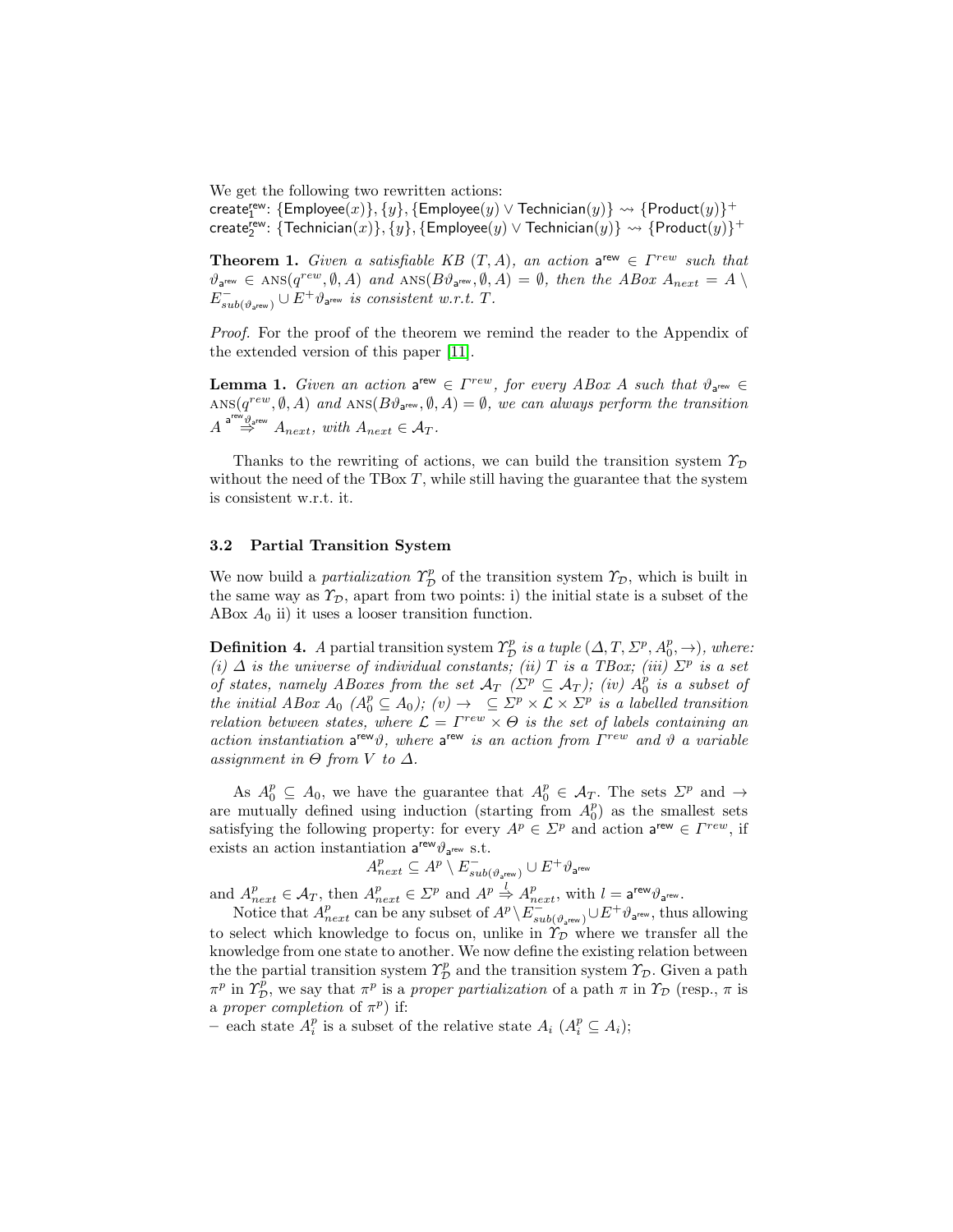– each transition is caused by the same action  $a_i^{rew}$  and the related variable assignments are equal  $(\vartheta_i^p = \vartheta_i)$ .

Between  $\Upsilon_{\mathcal{D}}$  and  $\Upsilon_{\mathcal{D}}^p$  there is no relation such as bisimulation or even simulation; this is a clear (and intended) consequence of working with partial knowledge. This also means that we have no immediate way to know if, given a partial path  $\pi^p$  in  $\Upsilon^p_{\mathcal{D}}$ , we can use the same actions instantiations in  $\Upsilon_{\mathcal{D}}$ , and thus if it exists a path  $\pi$  that is a proper completion  $\pi^p$ . To overcome this problem, we extend the definition of the blocking query  $B$  by creating a global blocking query  $B_{\pi^p}$  w.r.t to a finite partial path  $\pi^p$ .  $B_{\pi^p}$  is a boolean UCQ that can be evaluated in the complete initial state  $A_0$ , and, if it is evaluated False, gives us the certainty that we can use the same actions instantiations found in  $\pi^p$  starting from  $A_0$  without generating any inconsistent state w.r.t.  $T$ .

 $B_{\pi^p}$  is built by iteratively adding the single instantiated blocking queries  $B_i \vartheta_i^p$  of the actions that compose  $\pi^p$  (Algorithm [1,](#page-9-0) the symbol  $\top$  indicates a predicate whose evaluation is true in every interpretation). At each step, before adding the i-th instantiated blocking query  $B_i \vartheta_i^p$  to  $B_{\pi^p}$ , we perform the following operations:

- check that  $\text{ANS}(B_{\pi^p}, \emptyset, E_i^+ \vartheta_i^p)$  is *False*;
- remove any CQ  $\beta$  in  $B_{\pi^p}$  that evaluates always False (i.e., contains (in)equalities that evaluates always to *False*, like  $\text{ind}_{i} = \text{ind}_{l}$ , or  $\text{ind}_{i} \neq \text{ind}_{i}$ );
- remove from each CQ the (in)equalities that evaluates always to  $True$ , as they do not influence the ending result. We are sure that no CQ will be left empty, because it would mean the whole CQ would always evaluate to True, and this would have blocked the first step;
- for each CQ  $\beta$ , generate a temporary CQ  $\beta_{temp}$  by removing all the (in)equalities and transform existential variables in free ones. Looking at how the blocking query is built, we have that  $\beta_{temp}$  is either empty ( $\beta$  is composed only of (in)equalities) or contains only one atomic assertion with at most one free variable. For example, if  $\beta = \exists z \cdot P(i_1, z) \land i_2 \neq z$ , then  $\beta_{temp} = P(i_1, z)$ ;
- perform  $\text{ANS}(\beta_{temp}, \emptyset, E_{sub(\vartheta_i^p)}^-)$ :
	- if it evaluates to True, then it means that the instantiated negative effects  $E_{cs}^ \sum_{sub(\vartheta_i^p)}$  remove the atom  $\beta_{temp}$ , and in this case we can remove the CQ  $\beta \text{ from } B_{\pi^p};$
	- if it returns answers of the type  $\vartheta_{\beta_{temp}} = {\mathbf{z} \mapsto \text{ind}}$ , then it means that the instantiated negative effects  $E_{\alpha}^ \int_{sub(\vartheta_i^p)}^{\infty}$  remove the atom  $\beta_{temp}$  only if z is mapped to the individual ind. We thus add to the CQ  $\beta$  the inequality  $z \neq \text{ind}.$

**Theorem 2.** Given a DKB  $\mathcal{D}$ , a finite partial path  $\pi^p$ , and its global blocking query  $B_{\pi^p}$ , if  $\text{ANS}(B_{\pi^p}, \emptyset, A_0) = \emptyset$ , then it exists a concretion  $\pi$  of  $\pi^p$  such that  $\pi \in \Upsilon_{\mathcal{D}}$ .

Proof. For the proof of the theorem we remind the reader to the Appendix of the extended version of this paper [\[11\]](#page-11-10).

*Example 3.* Consider the DKB  $D$  described by the following elements and which models a simple business scenario: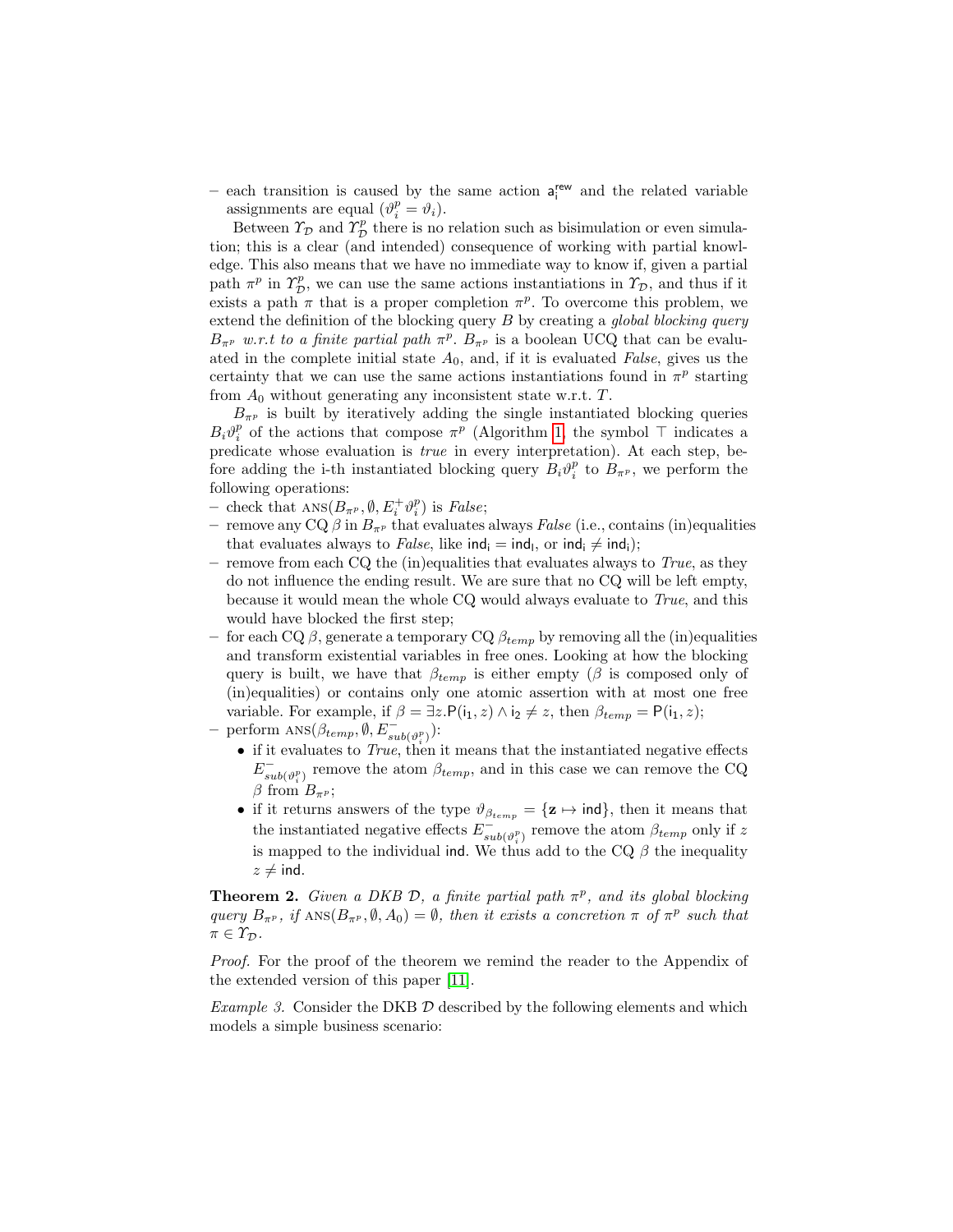**Algorithm 1:** The algorithm to build the global blocking query  $B_{\pi^p}$ 

**input** : A partial path  $\pi^p$ output: An UCQ  $B_{\pi^p}$  $B_{\pi P} := \{\perp\}$  $i := n$ . of transitions in  $\pi^p$ // counter variable while  $i > 0$  do  $\hspace{1cm}$  // each cycle refers to transition  $A_{i-1}^p$  $\stackrel{\mathsf{a}_i \vartheta_i^p}{\rightarrow} A_i^p$ if  $\textsc{ans}(B_{\pi^p},\emptyset,E^+_i\vartheta^p_i)\neq\emptyset$  then  $B_{\pi^p} := \top$  // inconsistency in the i-th transition break end foreach  $\beta \in B_{\pi^p}$  do if  $\beta$  contains (in)equalities that are always False then  $\left| B_{\pi^p} := B_{\pi^p} \setminus \beta \right|$  // remove CQs that are always False end remove from  $\beta$  (in)equalities that are always True  $\beta_{temp} := \beta$  without (in)equalities and existential operator if  $\text{ANS}(\beta_{temp}, \emptyset, E_{sub(\vartheta_i^p)}) = True$  then  $\left| B_{\pi^p} := B_{\pi^p} \setminus \beta \right|$  $\int_{sub(\vartheta_i^p)}^{\infty}$  erases the CQ  $\beta_{temp}$ else if  $\textsc{ans}(\beta_{temp}, \emptyset, E_{sub(\vartheta^p_i)}^-) \neq \emptyset$  then foreach  $\vartheta_{\beta_{temp}} = \{z \mapsto \text{ind}\} \in \text{ANS}(\beta_{temp}, \emptyset, E_{sub(\vartheta_i^p)}^{-})$  do  $\beta := \beta \wedge z \neq \text{ind}$  // update the CQ  $\beta$ end end end  $B_{\pi^p} := B_{\pi^p} \cup B_i \vartheta_i^p$ // add the blocking query of action a<sup>i</sup>  $i := i - 1$ end

- <span id="page-9-0"></span>– the TBox  $T = \{ \text{Stored } \sqsubseteq \neg \text{Shipped} \};$
- the ABox  $A_0 = \{Product(p1), Street(p1), Product(p2)\};$  $-$  the action set  $\Gamma$  composed by the following actions: pack:  $\{Product(x)\} \rightsquigarrow \{Packet(x)\}^+,$ ship:  $\{\mathsf{Packet}(x)\} \leadsto \{\mathsf{Shipped}(x)\}^+$ which becomes the set  $\Gamma^{rew}$  composed of the actions: pack<sup>rew</sup>:  $\{Product(x)\} \rightsquigarrow \{Packet(x)\}^+,$  $\mathsf{ship}^{\mathsf{rew}}\colon \{\mathsf{Packed}(x)\}, \{\mathsf{Stored}(x)\} \rightsquigarrow \{\mathsf{Shipped}(x)\}^+$

At this point, we develop a partial transition system  $\hat{\mathcal{T}}_{\mathcal{D}}$  by considering the partial initial state  $A_0^p = \{Product(p1)\}\$ . We can perform the sequence of transitions  $\pi^p = A_0^p$  $\stackrel{\mathsf{pack}\vartheta}{\rightarrow} A^p_1$ ship $\stackrel{\circ}{\rightarrow}$   $A_2^p$ , where:  $\vartheta = \{x \mapsto \textsf{p1}\}, A_1^p = \{\textsf{Packet}(\textsf{p1})\}, \text{ and } A_2^p = \emptyset$  ${\text{(Shipped(p1))}}$ . The global blocking query  $B_{\pi^p}$  is Stored(p1), and we see that, if we try to transpose  $\pi^p$  in the original ABox  $A_0$ , we have  $ANS(B_{\pi^p}, \emptyset, A_0) \neq \emptyset$ , thus meaning that  $\pi^p$  doesn't have a proper concretion  $\pi$  (indeed if we perform the two actions, we would end up having an inconsistent state  $A_2$ ).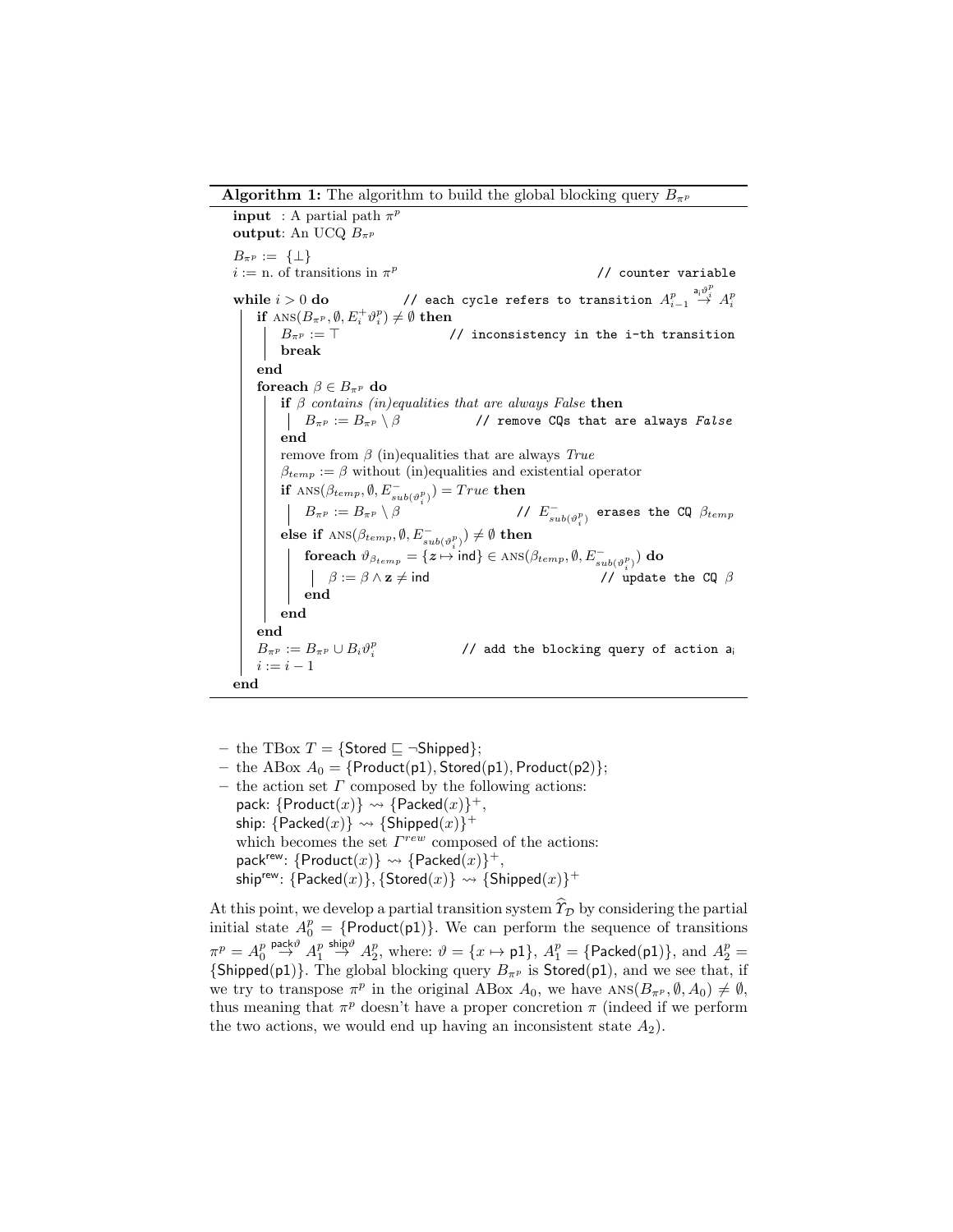If we would consider instead the partial initial state  $A_0^p = \{Product(p2)\},\$ instead, we woould be able to find a proper completion of  $\pi^p$ , as  $B_{\pi^p}$  would be Stored(p2) and  $ANS(B_{\pi^p}, \emptyset, A_0) = \emptyset$ .

Given a finite partial path  $\pi^p$  and its global blocking query  $B_{\pi^p}$ , we have a way to know if we can transform  $\pi^p$  into a complete path  $\pi$  without actually calculating it, only by performing an UCQ over the initial state  $A_0$ . Notice also that this result can be applied to all possible ABoxes, not only  $A_0$ ; as long as  $A_0^p$  is contained in an ABox A, and  $\text{ANS}(B_{\pi^p}, \emptyset, A) = \emptyset$ , then it exists a path  $\pi$ which starts from A and is a proper concretion of  $\pi^p$ .

## 4 Conclusions

In this paper we formalize a framework, called Dynamic Knowledge Bases, aimed at modelling the dynamics of artifact-centric business processes. Such framework is represented by a transition system where states are defined by  $DL\text{-}Lie_{\mathcal{A}}$  knowledge bases, and where a set of actions allows the system to evolve by adding or removing assertions, along with the possibility to introduce new instances. The expressive power and reasoning services of Description Logics are very helpful to describe and manage the domain knowledge, but constitute a difficult environment to deal with when it comes to the dynamics of the processes. To tackle this problem, we introduce two optimizations, namely action rewriting and the partialization of the transition system related to a Dynamic Knowledge Base: these optimizations give us a framework where we can work with partial knowledge and where the TBox is not needed, still guaranteeing that the resulting system is consistent with it. Given a path valid for the partial transition system, we can calculate its global blocking query, and know if it can be transferred to the complete transition system without any change, and without the need to do any other calculation.

Our work does not aim to propose a planning technique, neither try to give a solution w.r.t. the decidability/undecidability problem of plan research in our environment (since it is possible to generate an infinite transition system), but to create a framework that can be used as a formal domain-independent base to develop planning and decision making techniques for data-rich business domains by taking full advantage of the DL-Lite reasoning power.

We are currently working to further expand this framework in various directions. Under the theoretical side, we are already developing an abstraction of the transition system, in particular by expressing the needed knowledge by using only queries, which can be then used over the complete transition system. Under the practical side, we intend to propose a backward planning algorithm, which takes advantage of the abstract transition system and the possibility to work with partial knowledge to return all plans of interest w.r.t. a goal.

Although further investigation is surely needed, Dynamic Knowledge Bases are a promising framework that can be usefully employed to tackle the problem of planning and decision making in artifact-centric business domains.